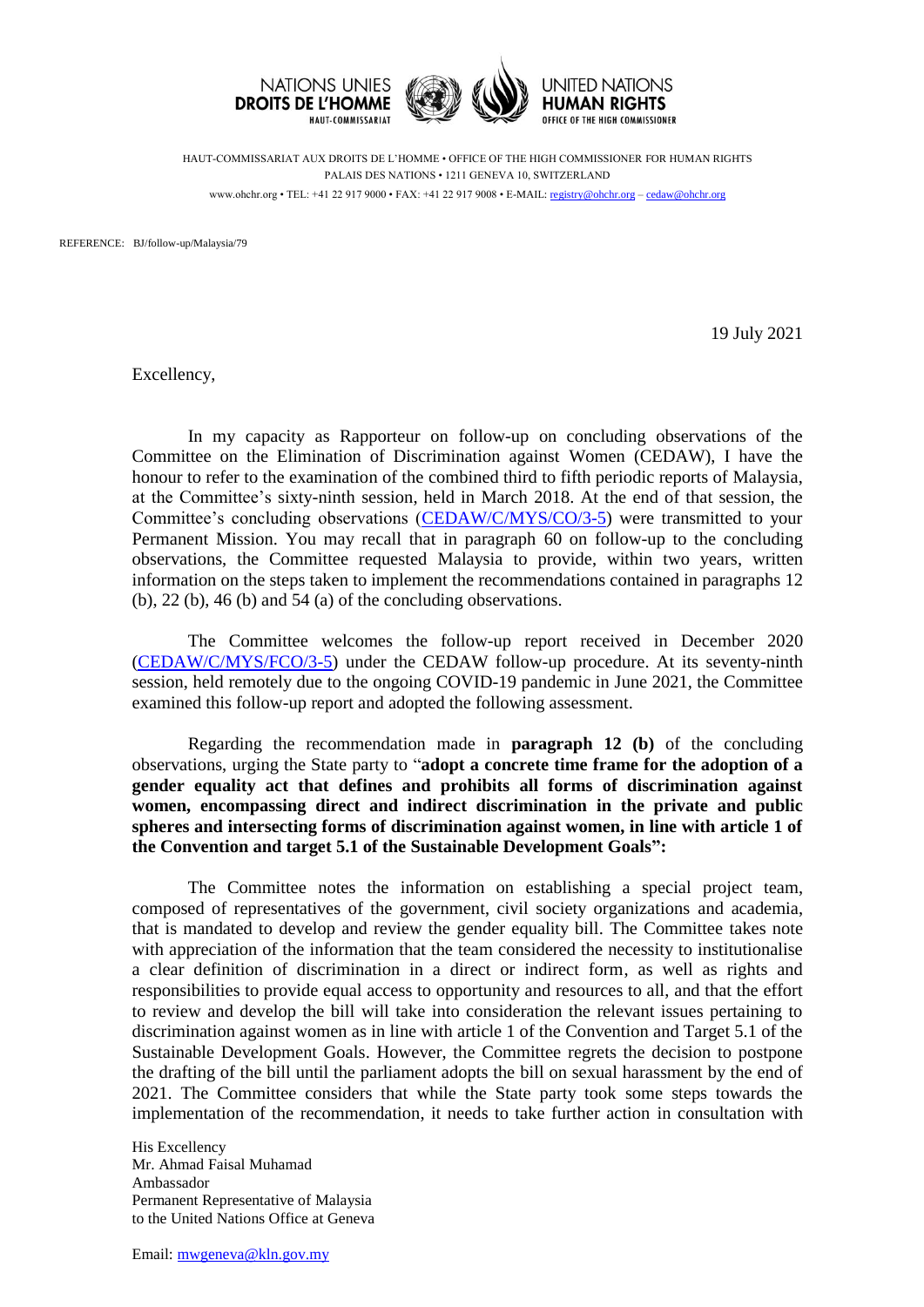

women human right's organisations to implement all measures recommended by the Committee. It considers that the recommendation has been **partially implemented**.

The Committee notes that the information provided by the State party is thorough but it fails to respond fully to the recommendation. It thus considers that the quality of the information provided is **partially satisfactory**.

The Committee recommends that, in relation to **paragraph 12 (b)** of the concluding observations, the State party provide, **in its next periodic report**, information on further actions taken to:

**Expedite the finalization and adoption of the gender equality act and ensure that it defines and prohibits all forms of discrimination against women, encompassing direct and indirect discrimination in the private and public spheres and intersecting forms of discrimination against women in consultation with women human rights organisations.**

In relation to the recommendation made in **paragraph 22 (b)** of the concluding observations, urging the State party to "**engage in a constructive dialogue with religious authorities, women's non-governmental organizations and the public to convey the point that female genital mutilation cannot be justified by religion**":

The Committee takes note of the information by the State party on the organization of dialogues among government agencies, religious authorities, civil society organisations, medical professionals, and academia since 2018, as well as the discussions with the Department of Islamic Development Malaysia and relevant stakeholders to bridge the gap and understanding on this matter. However, the Committee regrets the lack of specific information on whether and how such dialogues focus on clarifying that female genital mutilation cannot be justified on religious grounds, the outcome of these dialogues, and the level of participation of women's non-governmental organizations. The Committee considers that the State party took steps towards the implementation of the recommendation, but that it needs to take further multi-disciplinary approach and action to implement all measures recommended by the Committee. It considers that the recommendation has been **partially implemented**.

The Committee notes that the information provided by the State party is thorough and extensive, but it fails to respond fully to the recommendation. It thus considers that the quality of the information provided is **partially satisfactory**.

The Committee recommends that, in relation to **paragraph 22 (b)** of the concluding observations, the State party provide, **in its next periodic report**, information on further actions taken and modalities adopted to:

**Engage in a constructive dialogue with religious authorities, women's nongovernmental organizations and the public to convey the point that female genital mutilation cannot be justified by religion.**

With regard to the recommendation made in **paragraph 46 (b)** of the concluding observations, urging the State party to "**adopt national asylum and refugee legislation and procedures in conformity with international standards, in order to ensure that the specific needs of women and girls are addressed and codify the principle of non refoulement;**":

The Committee notes the information by the State party on the adoption of administrative measures to manage and provide temporary refuge to refugees and asylum seekers on humanitarian grounds. The Committee notes the information on the cooperation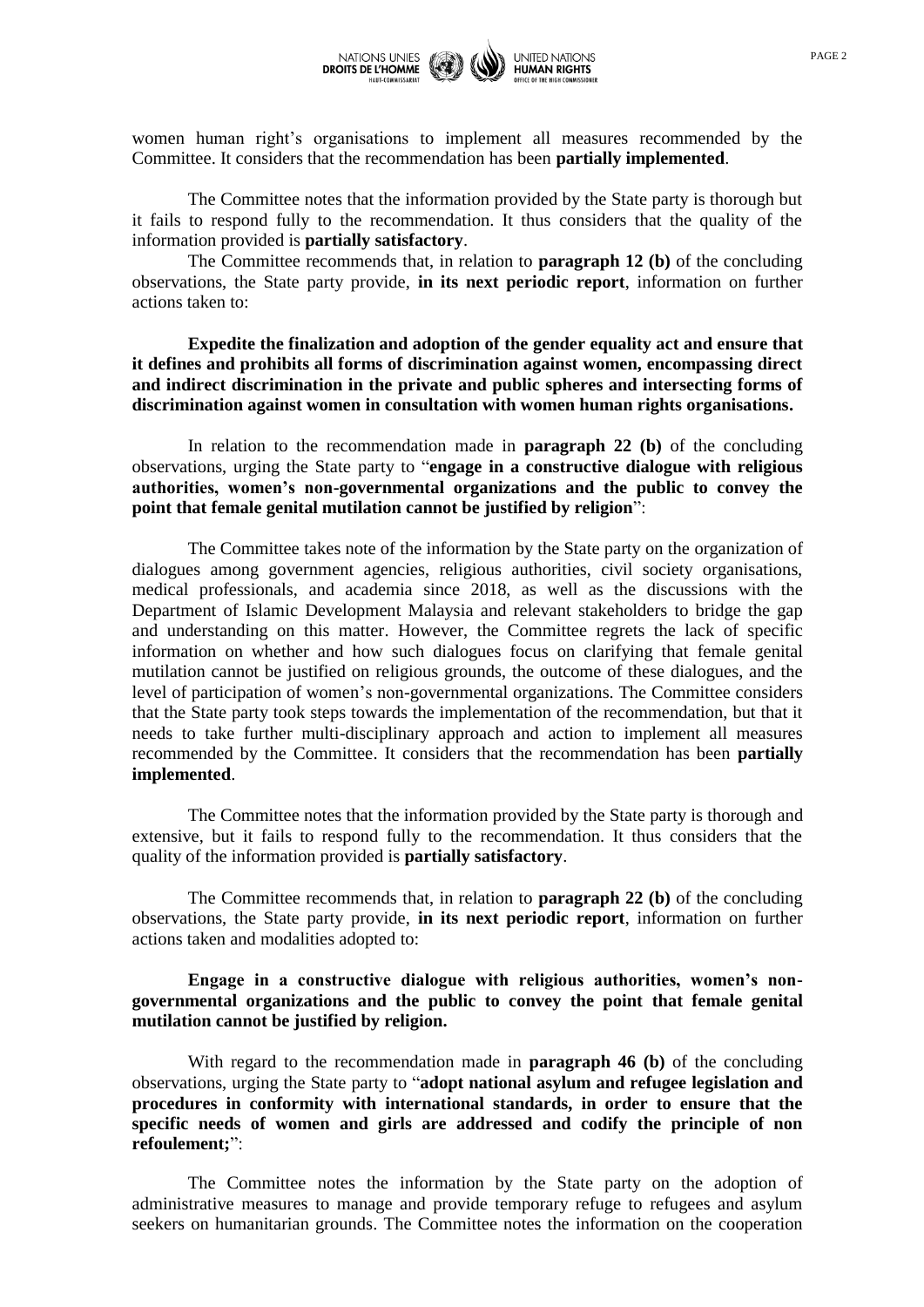

with the United Nations High Commissioner for Refugees (UNHCR) and non-governmental organizations to include refugees and asylum seekers in the COVID-19 national response measures, as well as launching a humanitarian clinic to provide basic medical treatments and vaccination to child refugees with a minimal charge. However, the Committee regrets that refugees and asylum seekers were arrested during raids, despite the assurance of the Government that they will not face arrest for immigration offences during the COVID-19 screening period, according to information before the Committee. Furthermore, the Committee remains deeply concerned about the lack of steps to adopt legal framework to protect asylum seekers and refugees and regularize their status, which limits the access of asylum-seeking and refugee women and girls to the formal labour market, public education, health and social services and legal assistance and exposes them to a range of human rights violations. The Committee considers that the State party did not take actions that have directly addressed the situation. It considers that the recommendation has **not been implemented**.

The Committee notes that the information provided by the State party is vague and incomplete. It thus considers that the quality of the information provided is **unsatisfactory**.

The Committee recommends that, in relation to **paragraph 24 (b)** of the concluding observations, the State party provide, **in its next periodic report**, information on further actions taken to:

**Adopt national asylum and refugee legislation and procedures in conformity with international standards, in order to ensure that the specific needs of women and girls are addressed and codify the principle of non refoulement.**

Regarding the recommendation made in **paragraph 54 (a)** of the concluding observations, urging the State party to "**provide safeguards against violations of women's human rights in all family and marriage matters by enabling State courts or administrative bodies to review all decisions and provisions of the Syariah law system, including actions taken by Islamic authorities, in accordance with the Federal Court judgment of 29 January 2018 in the Indira Gandhi case, as well as the Committee's general recommendation No. 33 and general recommendation No. 29 (2013) on the economic consequences of marriage, family relations and their dissolution**":

The Committee notes with appreciation the amendments to the Law Reform (Marriage and Divorce) Act 1976, which aims at ending discrimination against women in marriage and in the family, particularly regarding the right to file a divorce, custody of children and inheritance and property rights and the application of civil law even if one of the spouses converts to Islam. The Committee takes note of the information by the State party that in its judgment of 29 January 2018, the Federal Court held that the jurisdiction to review the actions of public authorities, and the interpretation of the relevant state or federal legislation as well as the Federal Constitution, lie squarely within the jurisdiction of the civil courts. However, the Committee remains concerned about the lack of information on steps taken to conduct legal review to safeguard violations of women's rights in all family and marriage matters, particularly for Muslim women in light of the Islamic Family Law 1984. The Committee considers that the State party took steps towards the implementation of the recommendation, but that it needs to take further action to implement all measures recommended by the Committee. It considers that the recommendation has been **partially implemented**.

The Committee notes that the information provided by the State party is thorough and extensive, but it fails to respond fully to the recommendation. It thus considers that the quality of the information provided is **partially satisfactory**.